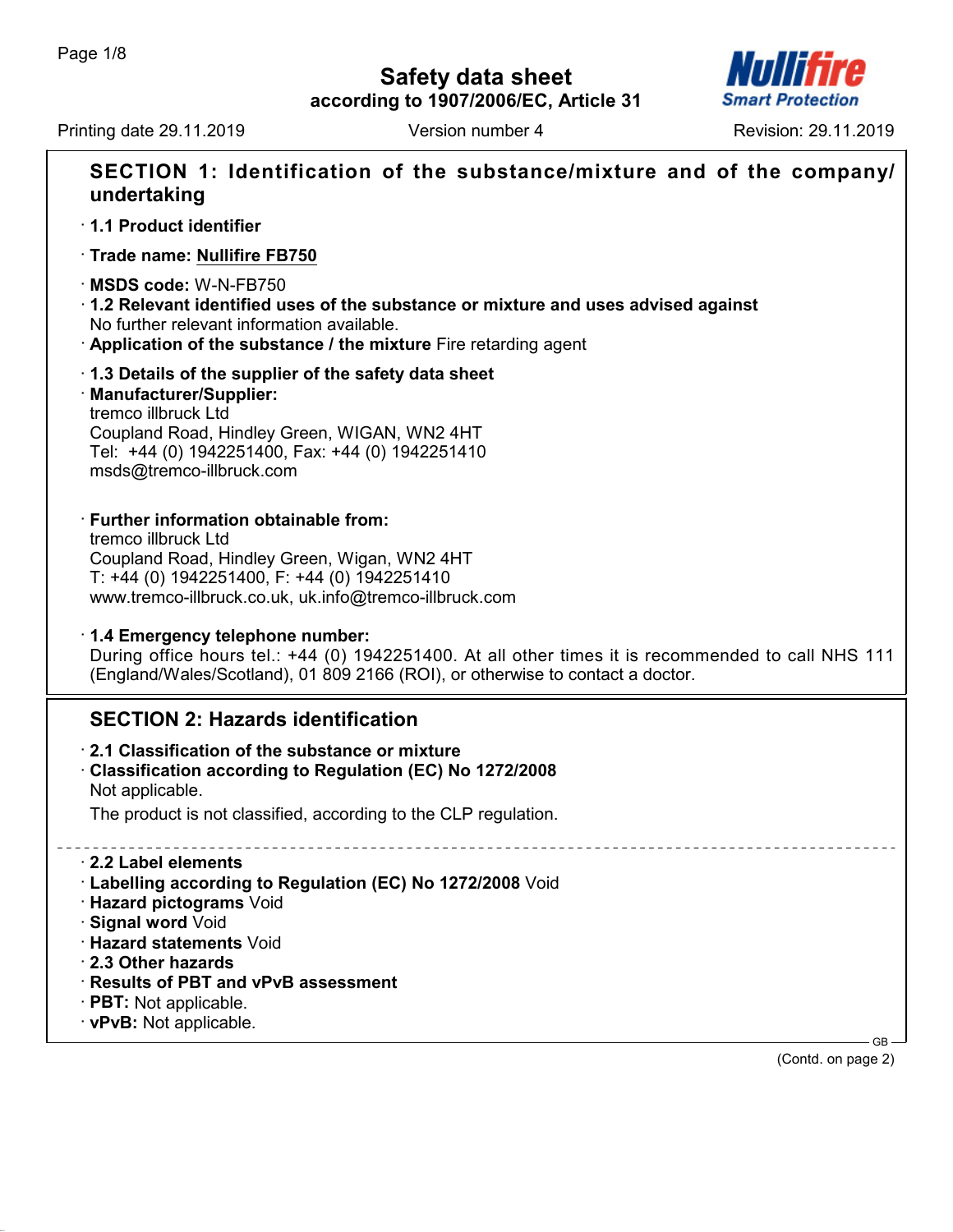

Printing date 29.11.2019 **Version number 4** Revision: 29.11.2019

**Trade name: Nullifire FB750**

(Contd. of page 1)

# **SECTION 3: Composition/information on ingredients**

#### · **3.2 Mixtures**

· **Description:**

High-density inert mineral fibreboard coated on 1 or 2 sides with a water-based acrylic coating at 1mm thickness.

Article of substances listed below with non-hazardous additions.

- · **Dangerous components:** Void
- · **SVHC** -

#### · **Additional information:**

For the wording of the listed hazard phrases refer to section 16.

This product is an "article" as defined under the REACH Regulation (EC) 1907/2006 Title I, Chapter 2, Article 3.

Out of scope for safety data sheet requirements under the REACH Regulation (EC) 1907/2006 Title IV, Article 31.

# **SECTION 4: First aid measures**

#### · **4.1 Description of first aid measures**

- · **After inhalation:** Supply fresh air; consult doctor in case of complaints.
- · **After skin contact:** Immediately wash with water and soap and rinse thoroughly.

If skin irritation continues, consult a doctor.

· **After eye contact:**

Rinse opened eye for several minutes under running water. If symptoms persist, consult a doctor.

- · **After swallowing:** Not applicable.
- · **4.2 Most important symptoms and effects, both acute and delayed**

Prolonged skin contact may cause redness and irritation.

Dust may irritate the eyes and respiratory system.

- · **Information for doctor:** No further relevant information available.
- · **Hazards** No further relevant information available.
- · **4.3 Indication of any immediate medical attention and special treatment needed** No further relevant information available.

# **SECTION 5: Firefighting measures**

#### · **5.1 Extinguishing media**

· **Suitable extinguishing agents:**

Use fire extinguishing methods suitable to surrounding conditions.

CO2, powder or water spray. Fight larger fires with water spray or alcohol resistant foam.

#### · **5.2 Special hazards arising from the substance or mixture**

Formation of toxic gases is possible during heating or in case of fire.

· **5.3 Advice for firefighters**

#### · **Protective equipment:**

Wear self-contained respiratory protective device.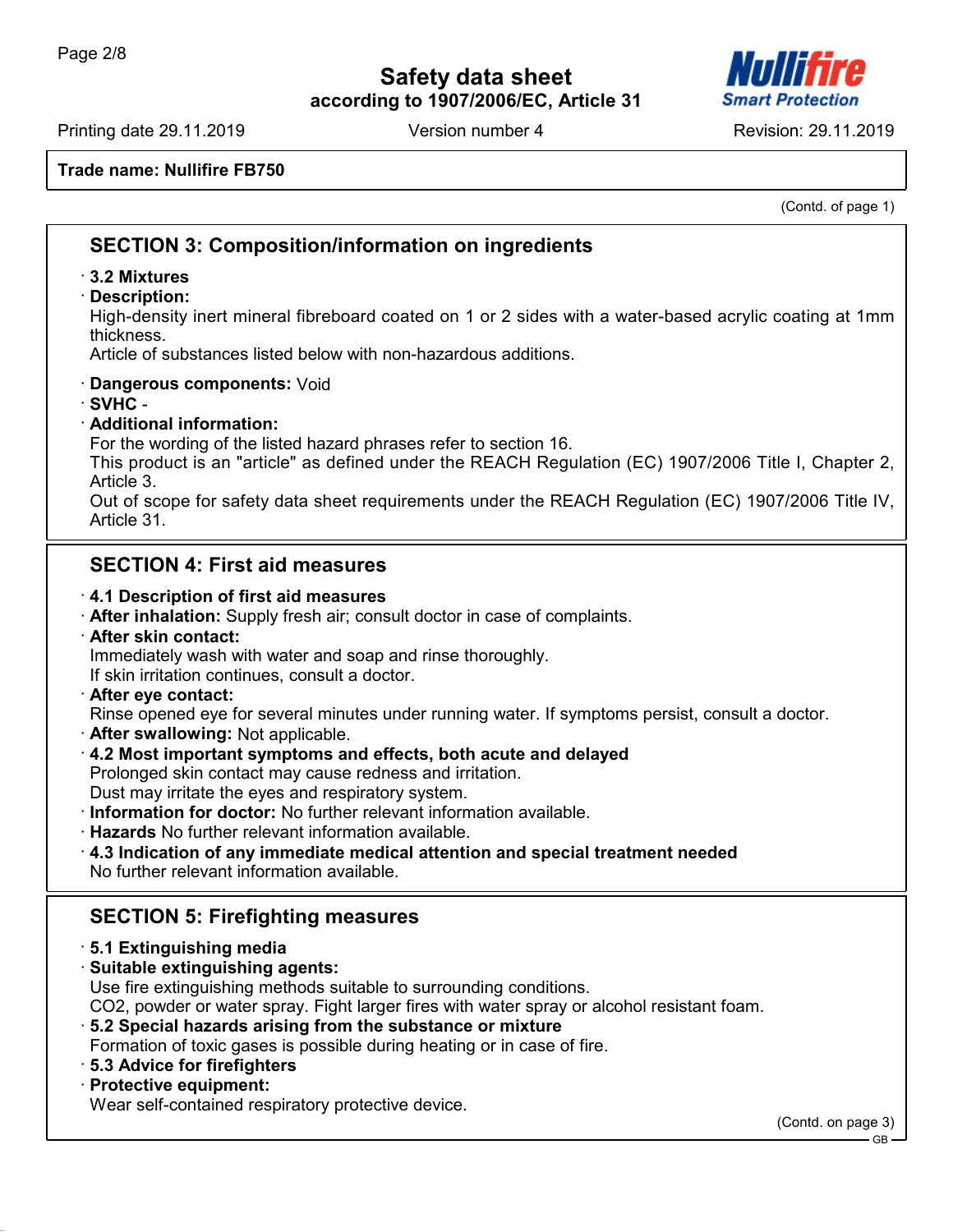

Printing date 29.11.2019 Version number 4 Revision: 29.11.2019

**Trade name: Nullifire FB750**

(Contd. of page 2)

Wear fully protective suit. · **Additional information** Cool endangered receptacles with water spray.

# **SECTION 6: Accidental release measures**

· **6.1 Personal precautions, protective equipment and emergency procedures** Avoid formation of dust. Ensure adequate ventilation. Wear protective clothing. · **6.2 Environmental precautions:** Do not allow to enter sewers/ surface or ground water. · **6.3 Methods and material for containment and cleaning up:** Pick up mechanically. Dispose of contaminated material as waste according to Section 13. · **6.4 Reference to other sections** See Section 7 for information on safe handling. See Section 8 for information on personal protection equipment. See Section 13 for disposal information.

# **SECTION 7: Handling and storage**

· **7.1 Precautions for safe handling** Prevent formation of dust. Avoid contact with the eyes and skin.

Wear suitable protective clothing and gloves.

· **Information about fire - and explosion protection:** The product is not flammable.

### · **7.2 Conditions for safe storage, including any incompatibilities**

- · **Storage:**
- · **Requirements to be met by storerooms and receptacles:** Store only in the original receptacle.
- · **Information about storage in one common storage facility:** Store away from water.
- · **Further information about storage conditions:** Store in dry conditions.

Protect from humidity and water. Storage temperature: +5°C to +35°C Store horizontally.

· **7.3 Specific end use(s)** No further relevant information available.

# **SECTION 8: Exposure controls/personal protection**

· **8.1 Control parameters**

· **Ingredients with limit values that require monitoring at the workplace:**

The product does not contain any relevant quantities of materials with critical values that have to be monitored at the workplace.

Additional information: The lists valid during the making were used as basis.

(Contd. on page 4)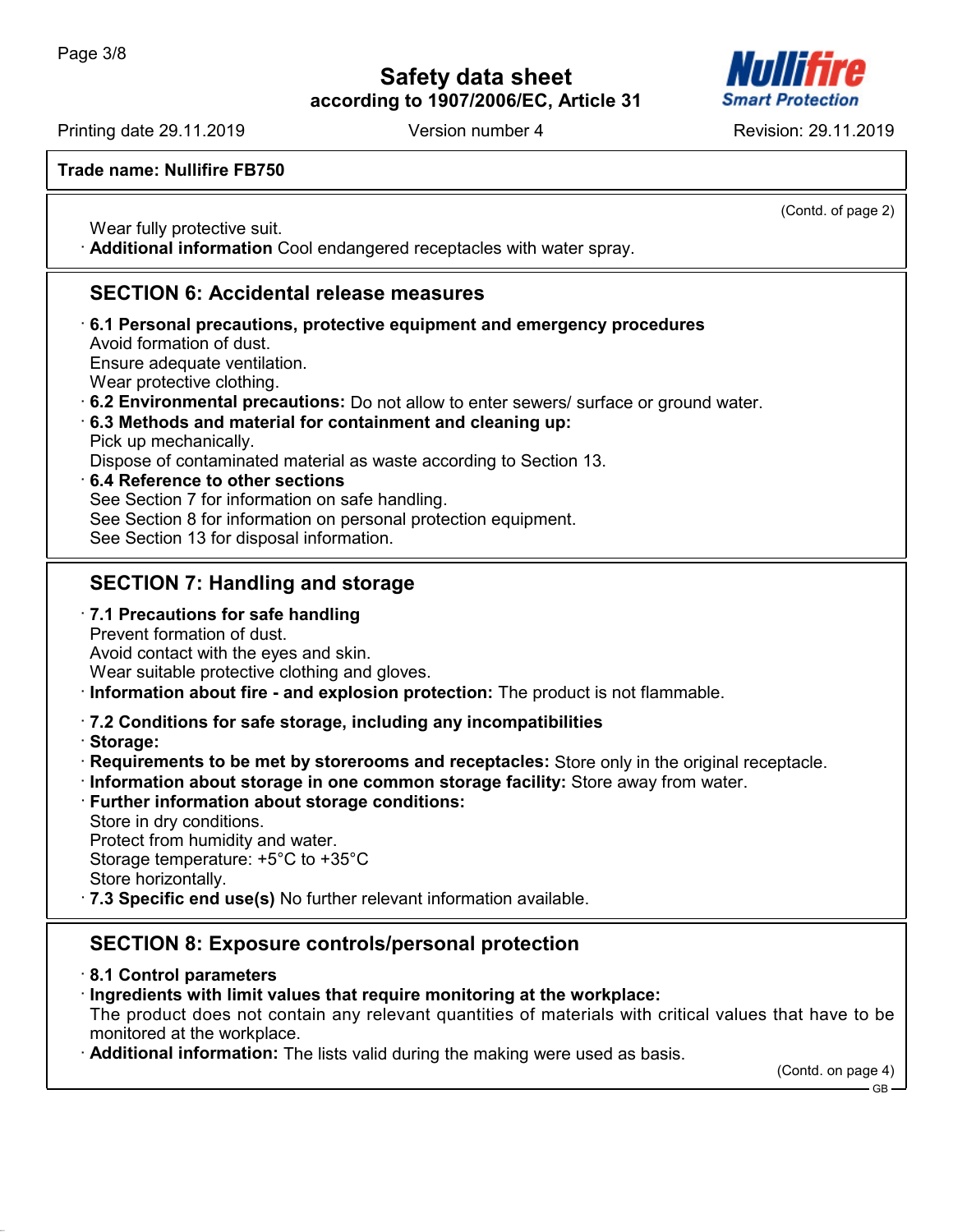

Printing date 29.11.2019 Version number 4 Revision: 29.11.2019

**Trade name: Nullifire FB750**

(Contd. of page 3)

- · **8.2 Exposure controls**
- · **Personal protective equipment:**
- · **General protective and hygienic measures:**

Wear suitable protective clothing and gloves. Wash hands before breaks and at the end of work. Immediately remove all soiled and contaminated clothing Avoid contact with the eyes and skin. Do not breathe dust.

· **Respiratory protection:**

Prevent formation of dust.

Ensure good ventilation/exhaustion at the workplace.

Use suitable respiratory protective device when high concentrations are present.



Dust/Particulate mask.

Filter FFP1  $\alpha$ r Filter FFP2 Use suitable respiratory protective device in case of insufficient ventilation. For further guidance, please refer to HSE HSG53 "Respiratory Protective Equipment at work - A Practical Guide". · **Protection of hands:**



Protective gloves

The glove material has to be impermeable and resistant to the product/ the substance/ the preparation.

#### · **Material of gloves**

Strong material gloves

Leather gloves

The selection of the suitable gloves does not only depend on the material, but also on further marks of quality and varies from manufacturer to manufacturer. As the product is a preparation of several substances, the resistance of the glove material can not be calculated in advance and has therefore to be checked prior to the application.

#### **Penetration time of glove material**

The exact break through time has to be found out by the manufacturer of the protective gloves and has to be observed.

#### · **Eye protection:**



Tightly sealed goggles

(Contd. on page 5)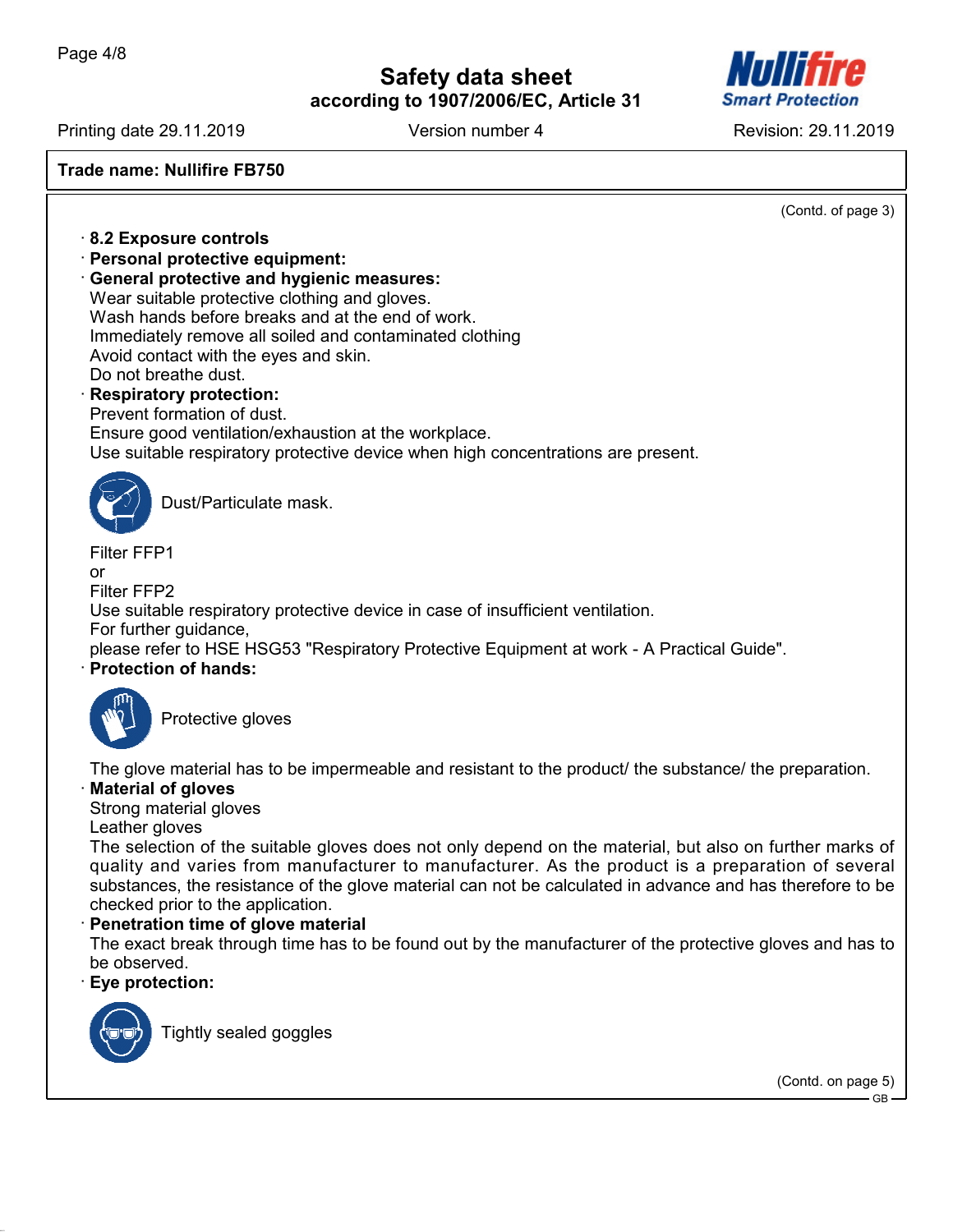

Printing date 29.11.2019 **Version number 4** Revision: 29.11.2019

**Trade name: Nullifire FB750**

(Contd. of page 4)

# · **Body protection:**



Protective work clothing

# **SECTION 9: Physical and chemical properties**

| 9.1 Information on basic physical and chemical properties<br><b>General Information</b> |                                               |  |  |  |
|-----------------------------------------------------------------------------------------|-----------------------------------------------|--|--|--|
| · Appearance:                                                                           |                                               |  |  |  |
| Form:                                                                                   | Solid material                                |  |  |  |
| Colour:                                                                                 | Whitish                                       |  |  |  |
| · Odour:                                                                                | <b>Odourless</b>                              |  |  |  |
| Melting point/freezing point: Undetermined.                                             |                                               |  |  |  |
| · Flash point:                                                                          | Not applicable.                               |  |  |  |
| $\cdot$ Decomposition temperature: $>$ 250 °C                                           |                                               |  |  |  |
| <b>Explosive properties:</b>                                                            | Product does not present an explosion hazard. |  |  |  |
| · Density:                                                                              | Not determined.                               |  |  |  |
| · Solubility in / Miscibility with                                                      |                                               |  |  |  |
| water:                                                                                  | Insoluble.                                    |  |  |  |
| · Solvent content:                                                                      |                                               |  |  |  |
| Solids content:                                                                         | 100%                                          |  |  |  |
| 9.2 Other information                                                                   | No further relevant information available.    |  |  |  |
|                                                                                         |                                               |  |  |  |

# **SECTION 10: Stability and reactivity**

- · **10.1 Reactivity** Stable
- · **10.2 Chemical stability**
- · **Thermal decomposition / conditions to be avoided:**
- No decomposition if used according to specifications.
- · **10.3 Possibility of hazardous reactions** No dangerous reactions known.
- · **10.4 Conditions to avoid** No further relevant information available.
- · **10.5 Incompatible materials:** No further relevant information available.
- · **10.6 Hazardous decomposition products:**

Possible in traces.

Carbon monoxide and carbon dioxide

(Contd. on page 6)

GB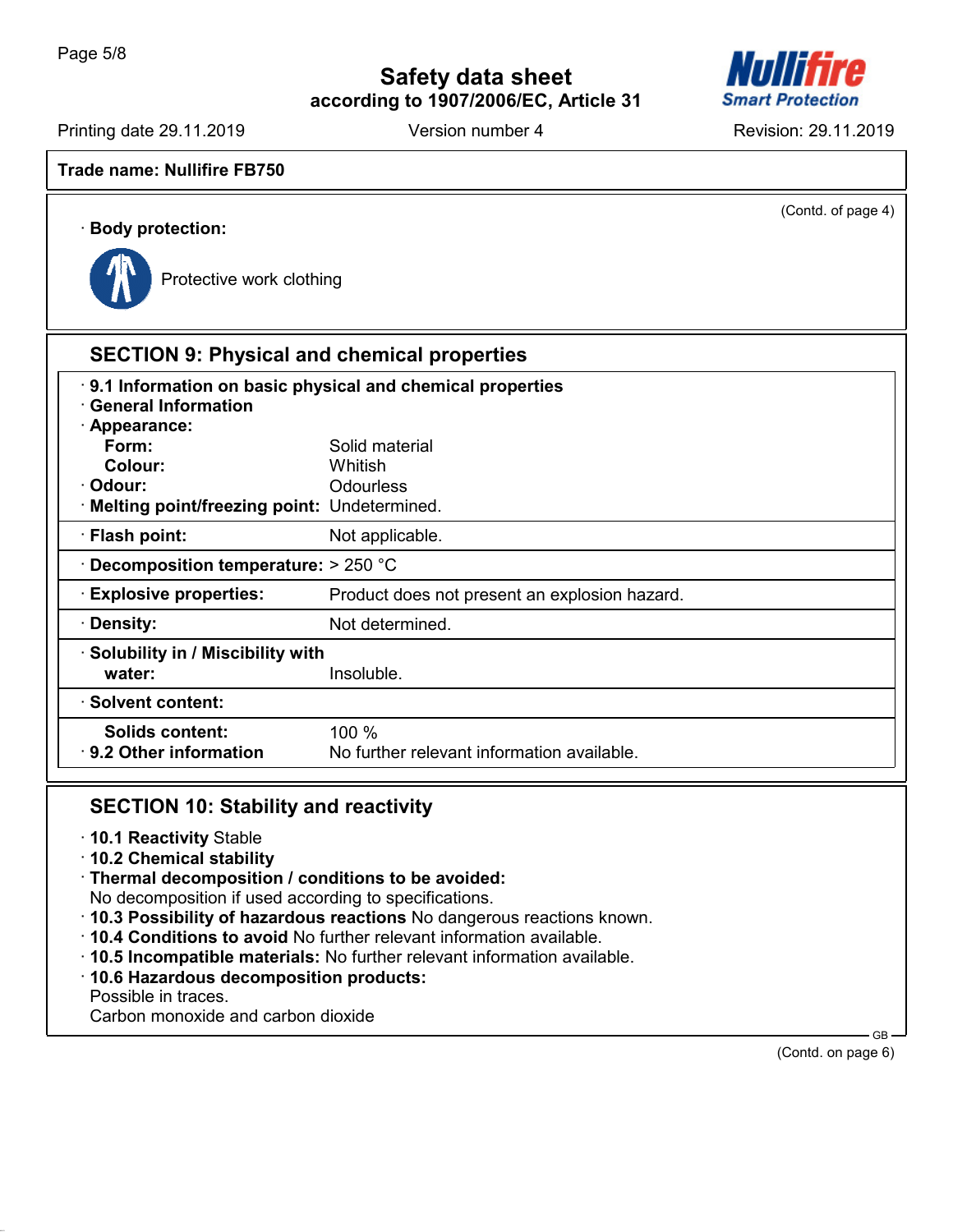

Printing date 29.11.2019 **Version number 4** Revision: 29.11.2019

**Trade name: Nullifire FB750**

(Contd. of page 5)

| $\star$ | <b>SECTION 11: Toxicological information</b>                                                                                                                                |
|---------|-----------------------------------------------------------------------------------------------------------------------------------------------------------------------------|
|         | 11.1 Information on toxicological effects                                                                                                                                   |
|         | Acute toxicity Based on available data, the classification criteria are not met.<br>· Primary irritant effect:                                                              |
|         | · Skin corrosion/irritation Slight irritation possible.                                                                                                                     |
|         | Serious eye damage/irritation Dust may irritate the eyes and respiratory system.                                                                                            |
|         | Respiratory or skin sensitisation Based on available data, the classification criteria are not met.<br>Subacute to chronic toxicity: Not applicable.                        |
|         | <b>CMR effects (carcinogenity, mutagenicity and toxicity for reproduction)</b>                                                                                              |
|         | Germ cell mutagenicity Based on available data, the classification criteria are not met.                                                                                    |
|         | Carcinogenicity                                                                                                                                                             |
|         | Based on available data, the classification criteria are not met.<br>CAS 287922-11-6                                                                                        |
|         | IARC Group 3 (not classifiable as to its carcinogenicity to humans)                                                                                                         |
|         | Prevent formation of dust.                                                                                                                                                  |
|         | Avoid breathing dust.<br>Reproductive toxicity Based on available data, the classification criteria are not met.                                                            |
|         | · STOT-single exposure Based on available data, the classification criteria are not met.                                                                                    |
|         | · STOT-repeated exposure Based on available data, the classification criteria are not met.                                                                                  |
|         | Aspiration hazard Based on available data, the classification criteria are not met.                                                                                         |
|         | <b>SECTION 12: Ecological information</b>                                                                                                                                   |
|         | $\cdot$ 12.1 Toxicity                                                                                                                                                       |
|         | · Aquatic toxicity: No further relevant information available.                                                                                                              |
|         | 12.2 Persistence and degradability The product is not easily, but potentially biodegradable.<br>· 12.3 Bioaccumulative potential No further relevant information available. |
|         | . 12.4 Mobility in soil No further relevant information available.                                                                                                          |
|         | · Additional ecological information:                                                                                                                                        |
|         | General notes: Avoid transfer into the environment.                                                                                                                         |
|         | 12.5 Results of PBT and vPvB assessment<br>· PBT: Not applicable.                                                                                                           |
|         | · vPvB: Not applicable.                                                                                                                                                     |
|         | . 12.6 Other adverse effects No further relevant information available.                                                                                                     |
|         | <b>SECTION 13: Disposal considerations</b>                                                                                                                                  |
|         | 13.1 Waste treatment methods                                                                                                                                                |
|         | Recommendation Disposal must be made according to official regulations.                                                                                                     |
|         | European waste catalogue                                                                                                                                                    |
|         | 2008/98/EC (UK WM3): n/a<br>17 06 04 insulation materials other than those mentioned in 17 06 01 and 17 06 03                                                               |
|         | (Contd. on page 7)                                                                                                                                                          |
|         |                                                                                                                                                                             |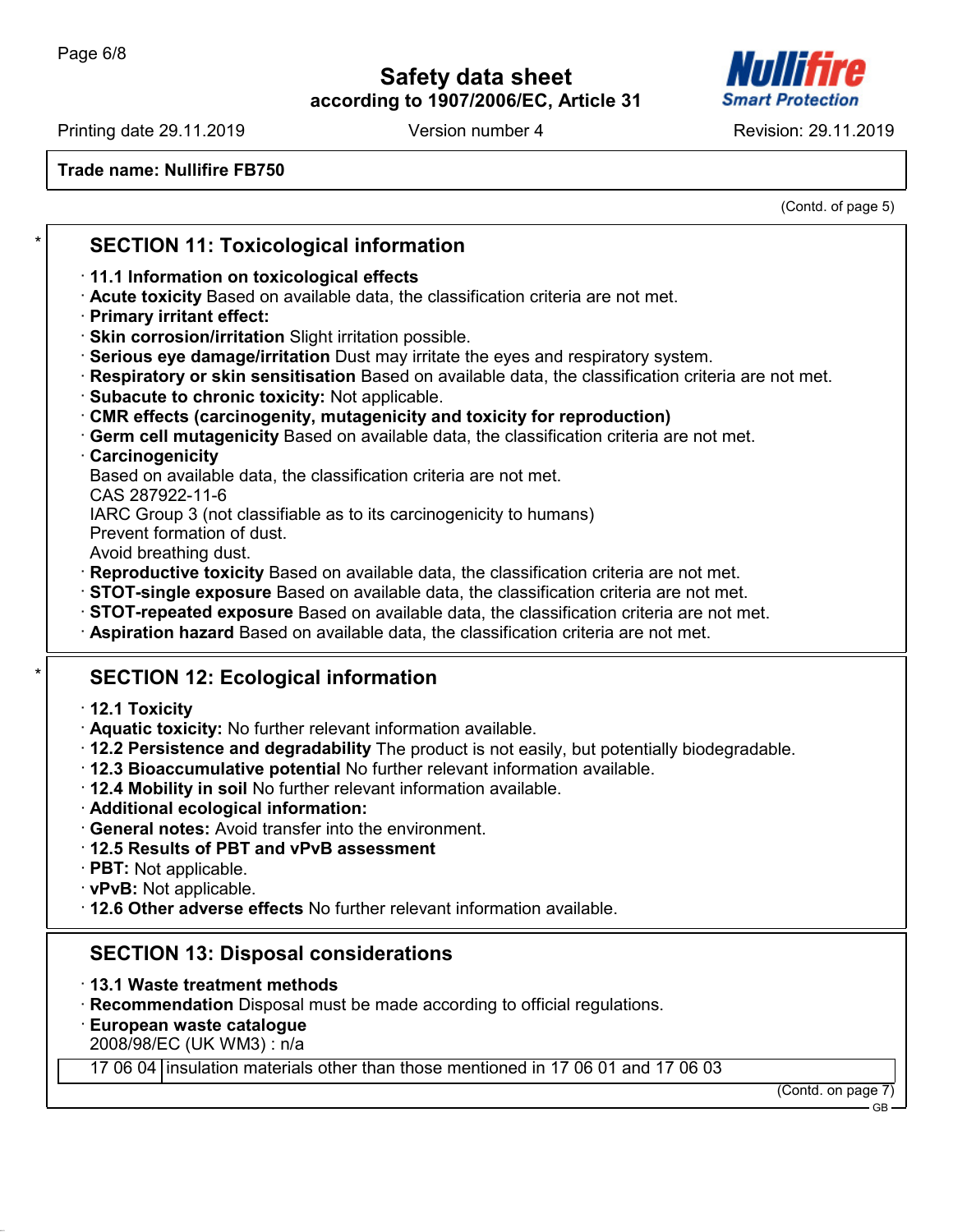

Printing date 29.11.2019 Version number 4 Revision: 29.11.2019

**Trade name: Nullifire FB750**

(Contd. of page 6)

· **Uncleaned packaging:**

· **Recommendation:** Dispose of packaging according to regulations on the disposal of packagings.

| <b>SECTION 14: Transport information</b>                                          |                 |  |
|-----------------------------------------------------------------------------------|-----------------|--|
| $\cdot$ 14.1 UN-Number<br>· ADR, ADN, IMDG, IATA                                  | Void            |  |
| 14.2 UN proper shipping name<br>· ADR, ADN, IMDG, IATA                            | Void            |  |
| 14.3 Transport hazard class(es)                                                   |                 |  |
| · ADR, ADN, IMDG, IATA<br>· Class                                                 | Void            |  |
| 14.4 Packing group<br>· ADR, IMDG, IATA                                           | Void            |  |
| 14.5 Environmental hazards:<br>· Marine pollutant:                                | No.             |  |
| 14.6 Special precautions for user                                                 | Not applicable. |  |
| 14.7 Transport in bulk according to Annex II of<br><b>Marpol and the IBC Code</b> | Not applicable. |  |
| UN "Model Regulation":                                                            | Void            |  |

# **SECTION 15: Regulatory information**

· **15.1 Safety, health and environmental regulations/legislation specific for the substance or mixture**

"CLP" Regulation (EC) No 1272/2008 (OJ L 353, 31.12.2008, p.1). "REACH" Regulation (EC) No 1907/2006 (OJ L 396, 30.12.2006, p.1, with subsequent amendments). COMMISSION REGULATION (EU) 2015/830 of 28 May 2015.

HSE EH40/2005 Workplace Exposure Limits (as amended)

Guidance on the classification and assessment of waste | Technical Guidance WM3 (1st edition 2015) 2001/118/EC as regards the list of wastes

2008/98/EC on waste

· **National regulations:**

· **Additional classification according to Decree on Hazardous Materials, Annex II:** No further relevant information available.

· **Information about limitation of use:** No further relevant information available.

- · **Other regulations, limitations and prohibitive regulations**
- · **Substances of very high concern (SVHC) according to REACH, Article 57** Not applicable.

(Contd. on page 8)  $CR$